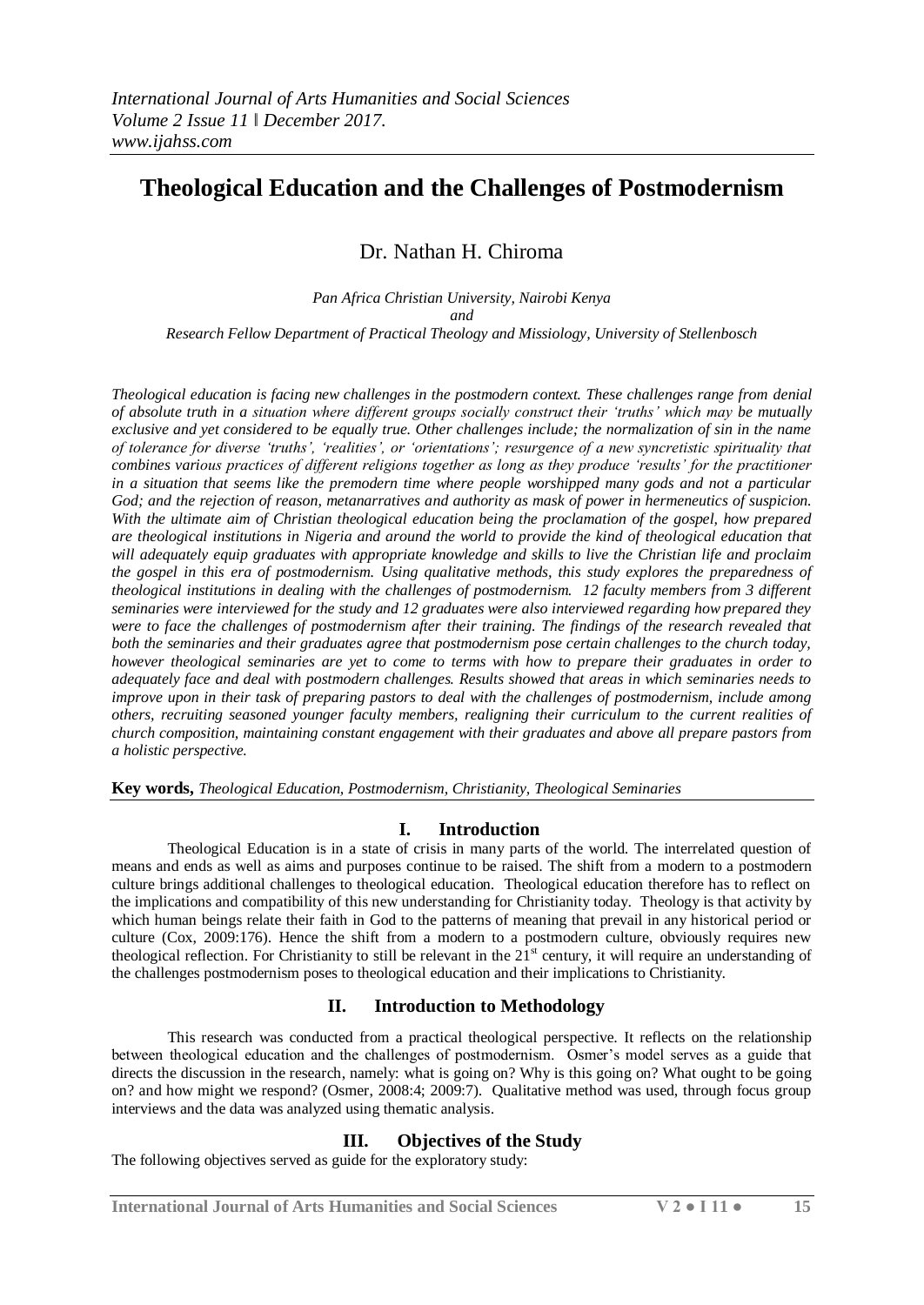1. To ascertain the extent to which theological educators and their graduates understood the meaning and implications of postmodernism.

2. To find out the form and extent of challenges that post modernism is posing to the contemporary church.

3. To find out how well are seminaries preparing their students to face the challenges of postmodernism

4. To find out how prepared are the seminary graduates in dealing with the challenges of postmodernism in their various ministries

## **IV. Research questions**

The following research questions guided this study:

1. What is your understanding of postmodernism

2. What do you perceive to be the challenges (positive/negative) of postmodernism to the Christian ministry?

3. How well do you think your graduates are prepared to face the challenges of PM in their Christian ministry? (faculty)

4. How well have you been equipped by the seminary to face the challenges of PM in your current Christian ministry? (graduates)

# **V. Unit of analysis**

The unit of analysis for this study comprises of three theological seminaries in Northern Nigeria (Baptist, Anglican and  $ECWA<sup>1</sup>$ ). A total of 24 respondents (10 women and 14 men) were interviewed for the study, 12 faculty members four from each seminary, and 12 seminary graduates, 4 from each seminary, those who graduated between 2009-2015.

### **VI. Theological framework for the study**

The task of theological training is to nurture gifted leaders who are in turn to nurture other believers so that the church can effectively fulfill her missional mandate. Because of the relationship between theological training and the practice of ministry, enriching theological training will enhance ministry in the churches, thus translating theological training into practical ministry. The effectiveness of theological training must therefore be measured by how it enhances the practice of ministry in the work of its graduates.

Graham (2002:228-36) stresses that the overall aim of theological education should be the development of theological learning; practical preparation for ministry; spiritual and ministerial formation; and growth in personal maturity. He (2003:58-77) further states that theological learning situations should be characterised by a combination of approaches that will enhance personal construction of knowledge, explicit and implicit instruction through modelling and practice, which, when combined, can be viewed as a process of mentoring. As theological students develop their knowledge about theology, they should also understand and articulate their personal theology and begin to discern the activity of God in their personal lives and in the lives of others. Additionally, theological education needs to provide seminary students with the skills necessary to exercise their God-given ministries. These skills should form part of a complex competency that includes elements of leadership and discipleship, collaboration, empowerment and mutuality (Graham 2003:58-77). Speaking of the aims of theological education, McKinney (2003:2) emphasises that theological education should be characterised by commitment to the following aspects:

- Biblical training: Knowledge of the Bible must be central to theological education and a devotion to the word of God as the authority for all of life, both with respect to how theological students think and how they live.
- The great commission: The spread of the gospel must be incorporated in theological education. Theological students must be equipped to become world changers with a passion to win the world for Christ.
- Holy living: Issues of character, lifestyle, integrity, and godliness must form part of the ingredients of the aims of theological education. Seminary students must be taught how to integrate belief, behaviour, right thinking and right living.
- Ministerial formation: Theological students should be equipped for meaningful church-related ministries. There should be a connection between theory and practice that will produce meaningful ministerial praxis.

1

**International Journal of Arts Humanities and Social Sciences V 2 ● I 11 ● 16**

<sup>&</sup>lt;sup>1</sup> ECWA Stands for Evangelical Church Winning all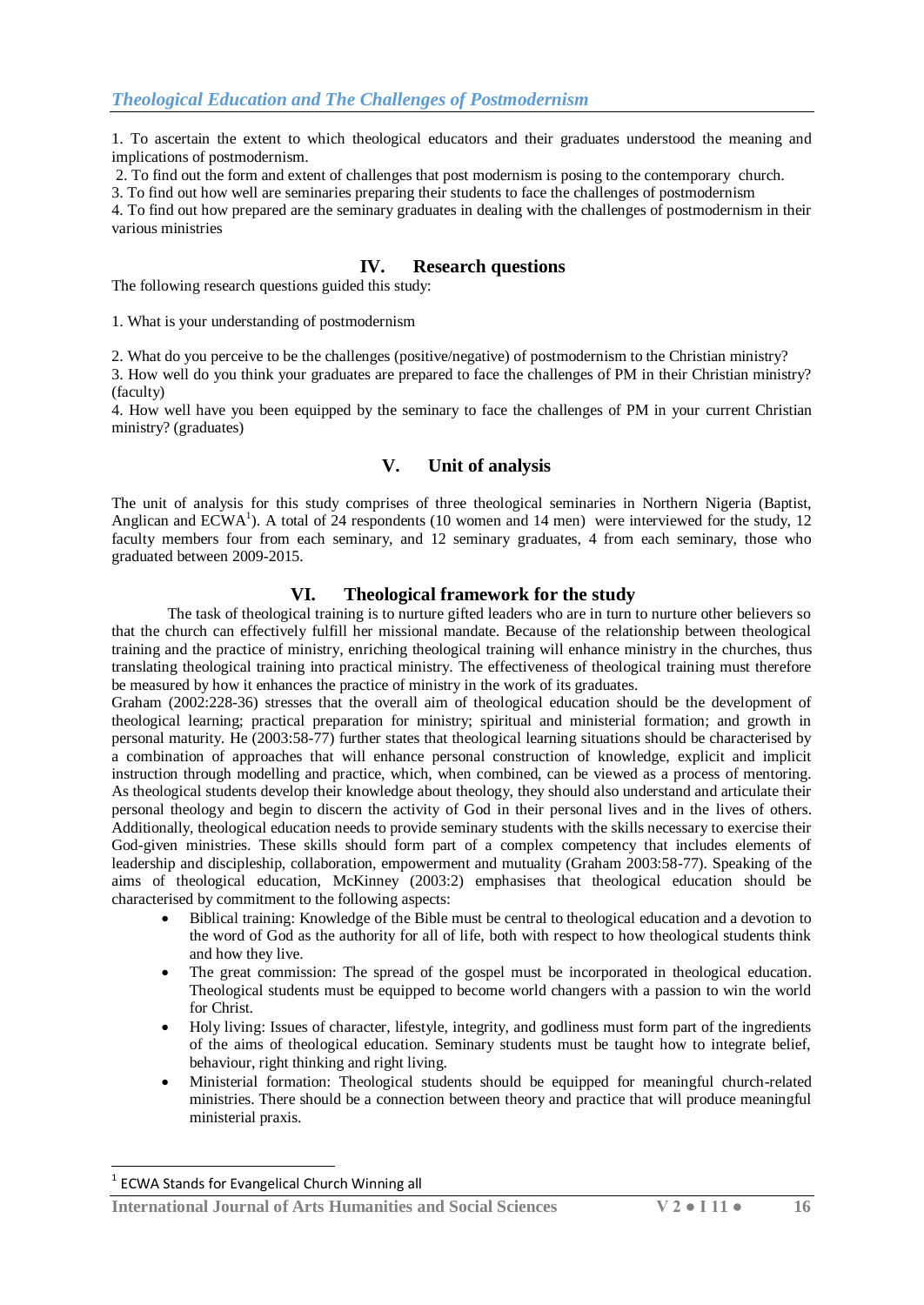Though theological education has come under much scrutiny in recent years especially in Nigeria; instead of recasting the entire model, a few cosmetic changes have been made in the hope of contextualizing and fitting-in in this new era. However, at the beginning of the twenty-first Century there seems to be a new challenge that will need to be addressed if theological education is to be relevant not only to churches but to Christianity, and that challenge is postmodernism. Theological seminaries in this paper are denominational schools that are geared towards preparing men and women for various ministries in various contexts.

#### **Toward an Understanding of Postmodernism**

Postmodernism is a term which came into use in the second half of the twentieth century. The term is used to describe the alteration in the prevailing attitude and culture that the Church finds itself in. Understanding postmodernism and its implications and responding adequately to the foreseeable challenges is vital for the Church of the  $21<sup>st</sup>$  century as it continues its efforts of fulfilling Jesus' great commission (Matt 28:16-20).

At the heart of the term postmodernism is the word "modern" and therefore to understand what postmodernism is, a grasp is needed of the change from premodern to modern to postmodern. White (2015:63) summarizes this movement helpfully; "Premoderns placed their trust in authority. Moderns lost their confidence in authority and placed it in human reason instead. Postmoderns kept the modern distrust of authority but lost their trust in reason and have found nothing to replace it."

Postmodernism then, is a term used to reference that which has come *after* modernism. Modernism, eminent since the days of the enlightenment, can be caricatured as the age of reason. Postmodernism can be caricatured as the rejection of reason. Hick (2004:16) provides a typical postmodern outlook by stressing that; "If reason is our source of meaning, we have no meaning. If truth is to be found through reason, we can have no truth." Postmodernism can be said to be a reaction or response to modernism in the late twentieth century. So postmodernism can only be understood in relation to modernism. At its core, postmodernism rejects that which modernism champions. While postmodernism seems very much like modernism in many ways, it differs from modernism in its attitude toward trends. To fully understand postmodernism, one would need to understand its basic characteristics.

#### **Characteristics of Postmodernism:**

It is not in the scope of this paper to give an exhaustive discussion on postmodernism, the purpose of this section is to highly the key characteristics of postmodernism. Postmodernism believes the view that there is no absolute truth and truth is relative. Postmodernism asserts that truth is not mirrored in human understanding of it, but is rather constructed as the mind tries to understand its own personal reality. So, facts and falsehood are interchangeable. Postmodernism rejects Western values and beliefs as only a small part of the human experience and often rejects such ideas, beliefs, culture, and norms. Postmodernism rejects any notion of a universal, overarching truth and reduces all ideas to social constructions shaped by class, gender, and ethnicity. In postmodernism, there is no objective, universal truth; there is only the perspective of the group. In postmodernism, all viewpoints, all lifestyles, all beliefs and behaviors are regarded as equally valid.

Social Constructivism. Meaning, morality and truth do not exist objectively; rather, they are socially constructed. This is at the heart of the postmodernist worldview. Truth, with its attendant concepts of meaning and morality, are "constructed" by society. Everything centers on the story that the community has created to establish its validity. The community in which a person places himself creates their own versions of meaning, morality and truth. Thus, what is truth for one group is not necessarily truth for another. Rewriting history for the good of the "story" is the basis of truth.

**Cultural Determinism.** Individuals are shaped by their culture. Culture is created by language, and we are trapped in a "prison of language." We are trapped because language does not communicate; it conceals . This is one reason that some philosophers consider postmodernism to be only the logical end of modernism, for in modernism, language began to change. In modernist theology for instance, terms that had one meaning historically began to be used to mean something else.

**Rejection of Individual Identity.** People exist as members of a group, not as individuals. This is a major distinction between postmodernism and modernism. The individual has no place in postmodernism. The modernistic concepts of human creativity, autonomy of the individual, and the priority of humans over all else are rejected as wrong values. The problem is that creativity, autonomy, and human priority are values that exclude and oppress other humans. Postmodernists argue that *groups*, not individuals, must empower themselves and assert their own values.

**Inability to Transcend Culture or Group.** There are no absolutes in postmodernism. This is the result of the previous tenets. If history can be rewritten, if truth is flexible, then any claim for a truth that transcends culture or the group must be rejected. While there is a postmodern "church," most of these "churches" argue against a

**International Journal of Arts Humanities and Social Sciences V 2 ● I 11 ● 17**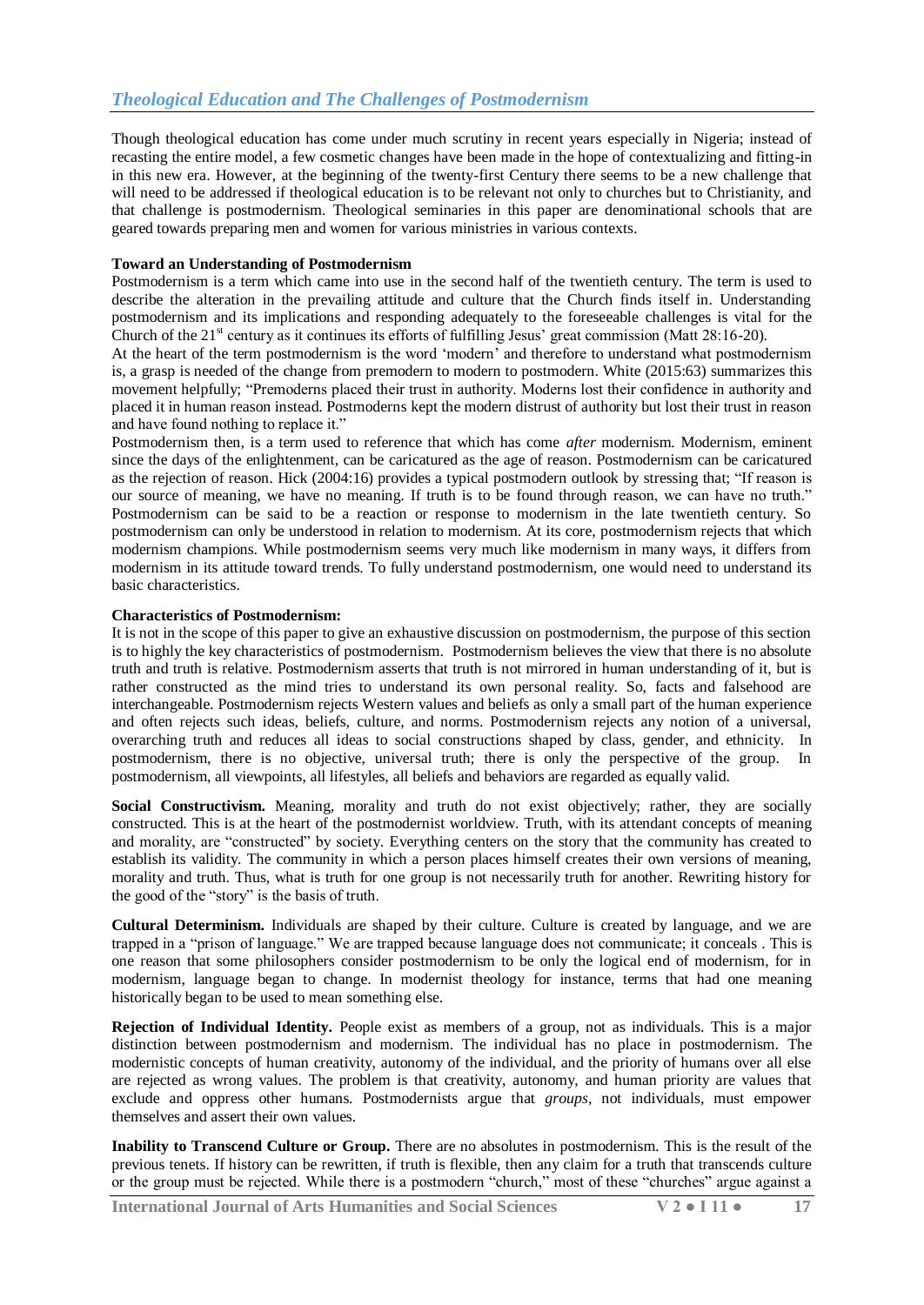Christianity based on biblical truth (Allen, 2013:46). This is why someone like Rob Bell can argue that in spite of biblical claims that Jesus alone is the way to salvation that God"s love will end up taking all (or least the vast majority of people) to heaven.

**Power Reductionism.** All institutions, human relationships, and moral values are masks for power. All the person holding a modernist worldview wants to do is control others. Likewise, postmodernism rejects reason, because reason is simply an illusory mask for cultural power. Logic is simply seen as a means of control (Anderson, 1995:16).

**Revolutionary Critique of the Existing Order.** The modern society needs to be replaced. Modernism is tied up with scientific knowledge, but this is an outdated modernism. Science, at least hard science, is too tied to their premise of absolute truth. Segmentation of society into various groups is the only action that will allow true cultural pluralism. There is a connection to Marxism in this characteristic. Marx"s theory was that society must change and that the result of any revolution would, by definition, produce a better society (Aldof, 20006:19). Change does not need direction. Evolution is demonstration of the progress that random changes will produce. Theoretically, this would result in complete freedom for the various communities; but in reality, the urge for power may overcome this ideal.

The challenges of postmodernism are real and have a huge impact not only on theological education but on Christianity. Theological education therefore has to reflect on the implications and compatibility of this new understanding of the self and the world for a Christian understanding as revealed in the Bible and expounded in other relevant texts and adequately prepare students to minister relevantly.

### **VII. Research findings/discussions**

Understanding Postmodernism:

Major themes that emerged regarding the understanding of postmodernism among theological educators and their graduates, include among others: False teaching, technology, western influence, Satanism and another gospel.

False teaching: Most the respondents equates postmodernism with false teaching. *"I see postmodernism as a way of spreading false teaching and corrupting the word of God."* Another respondent argued that *"postmodernism is from the pit of hell and must be rejected in all forms and shapes."*

Technology: Some of the respondents argue that postmodernism is a product of technology. They see advancement in technology as a tool that is used to propagate postmodernism. *"The advent of social media, technology, is cause of postmodernism, people even come to church now with those gadgets and never listen to the word of God"* Similarly, another argued that *"I see postmodernism as the product of technology, where it is taking people away from God, into selfishness, pornography and fraud."* Another respondent added that *"the postmodern generation "are more technologically inclined than God inclined"*

Western Influence: Another major theme that came out of the respondents understanding of postmodernism is Western influence. Some of the respondents argued that *"Africans are truly spiritual, but with the Western influence, it brought about post modernity where people are not ashamed of sin and are against righteousness."*  They add that *"we never knew things like gay and lesbianism it all came from the west as a result of postmodernism."*

Satanism: Some of the respondents equates postmodernism with Satanism. *"Postmodernism is the worship of Satan and it is from the pit of hell." "Postmodernism is the devil's strategy to derail the church from God and to focus on him, and unfortunately some churches have fallen prey"*

Another gospel: Some of the respondents relates their understanding of postmodernism to another gospel, *"postmodernism is another gospel that the Apostle Paul discussed in his letters"* echoes one of the respondents. Similarly, two of the respondents added that "*The gospel of Jesus Christ is the true gospel, but postmodernism preached a gospel that is contrary to the true gospel."*

It is became very evident from the research finding that most of the respondents associated their understanding of postmodernism with a negative connotation. They seems not to see any positive aspect that comes with postmodernism. Their understanding of course will shape the way they teach and the way students are also prepared to do ministry in the postmodern context.

Challenges (positive/negative) of postmodernism to the Christian ministry:

Major themes that emerged in the area of challenges that postmodernism poses to the Christian ministry/church are: Relativity, Hyper-grace, Sycretism, and Nominalism. The respondents agreed that postmodernism, if not theologically engaged, it posed certain challenges to the Christian church/Christian ministry. Some argue that *"postmodernism promotes relativism which in turn became theologized as hyper grace." "Postmodernism promotes the fact that there are no absolutes, and if that is true, then believers will begin to explain away their sinful behaviors"* and when that happens, *"it will lead to the fusion of various beliefs and accommodating other false teaching, which will eventually lead to syncretism and nominalism."*

**International Journal of Arts Humanities and Social Sciences V 2 ● I 11 ● 18**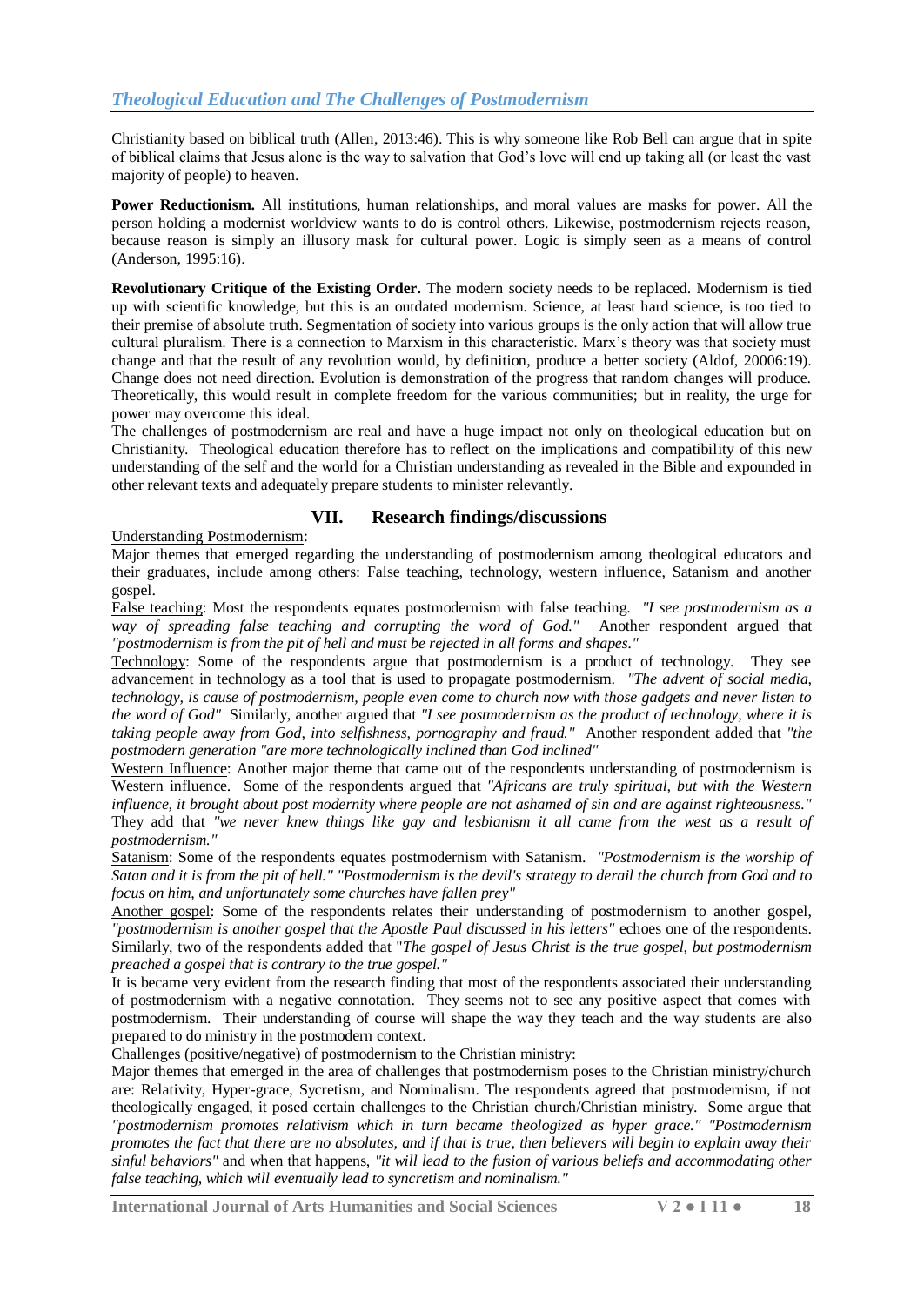#### How well are seminary graduates prepared to face the challenges of postmodernism:

The major themes that emerged from the faculty regarding the preparation of their students to do ministry in the postmodern era are: adequately prepared, half-baked, faculty not even aware of postmodernism, seminaries lacks modern facilities, and revision of curriculum. This is a question that was addressed to the seminary faculty, some of them argued that *"all their graduates are well prepared to do ministry in any given context"* while others feels that *"the question of preparing students for postmodern ministry must start with helping the faculty to understand postmodernism and it tenets"* similarly, *"most of our seminaries are far behind when it comes to modern facilities, you cannot train pastors about postmodernism without proper facilities like internet, online libraries, that provides great avenues for interaction with the postmodern world." "Most of the our curriculum are what we inherited from the early missionaries in the 60s, and the 80s, some of the courses are not even relevant for today, so for us to prepare students for the postmodern context we will need to revise our curriculums."*

#### How well have you been equipped by the seminary to face the challenges of postmodernism

The major themes that emerged from the graduates appear to be quite similar to that of the faculty, some of them feel they were fully prepared by the seminary to face the challenges of doing ministry in the postmodern context *"we may not have been taught about postmodernism at the seminary, but all the classes that we were taught, one could easily do contextualization"* however, other respondents were of different opinion *"candidly, we have not been adequately prepared to do ministry in the post modern context, most of the lecturers are not even aware of the full meaning of postmodernism, some of them are still using their notes from the 70s and 80s to teach in the 21st century"* additionally, *" I must confess that yes we got adequate theological knowledge for ministry, but not enough to minister in the post modern context, looking at the context of the church and the demographics, many of the young people are actually ahead of us in matters pertaining to postmodernism, they seminary needs to do better"*

The data gathered for this study reveals that both faculty and seminary graduates are aware of postmodernism and the challenges it poses for doing ministry today. Hence there is a need to look at the challenges and their implications as they relate to seminary/theological education today.

# **VIII. Implications of postmodernism for Theological Education**

The first challenge of postmodernism to theological education is its involvement in the moral discourse. Theological seminaries must come to terms with the reality that postmodernism is the reading of our present times, and it is our present reality that forms the matrix from which all theological education occurs. Knitter (2012:145-160) warns that "unless theological education can blend and balance all the ingredients of postmodern consciousness, it will not be claiming students either in their own subjectivity or in the role they must play as ministers and theologians in the postmodern world." Greater emphasis should be placed on the student"s understanding of contemporary culture, its ability to analyze it, and the skills needed for proper ethical analysis. Theological education should be willing to make meaningful and significant use of field of sciences to properly understand the challenges of postmodernism.

Secondly, the challenges of postmodernism require that theological education must not create individuals who are conformists, but individuals who are committed to transformation, first in their own lives by Biblical values, and subsequently in the world around them. There is a challenge for personal accountability in both spiritual as well as personal life. Mwangi and Klerk (2009: 11) argue that it is only by being open and transparent that educators are going to lead the students to be personally accountable to their peers as well as the Churches and societies they serve. They need to see themselves as perpetual disciples and learners. The challenges of postmodernism demand that theological education enhance learning that will help disciples think out-of-the-box. Third, the challenges of postmodernism must force theological institutions to strive and to inculcate commitment in the students who will live out the Bible"s values and not just its outward accoutrements. The learning must augment a revolutionary life-style that will not perpetuate cheap grace models, but will turn the world upside down. They need to recast the vision, as they plan to be transformation agents in various walks of life. Theological institutions, if they do not shy away from the risks and demands of postmodernism, can play a vital role in developing intelligent and compassionate societies. Postmodern culture is fundamentally hostile to the Gospel, because it is hostile to any god which is not of its own devising. We need to prepare students who know how to think theologically in the face of this kind of intellectual hostility. Cox (2009:179) stresses that we need to make it clear that theology is not a "plug and play" peripheral; doing theology is not a matter of Frequently Asked Questions. Theology answers the most critical questions in life.

Fourth, theological education must clarify, deepen, and expand the students" understanding of who they are as the followers of the Lord Jesus Christ, wherever the Lord has placed them. They need to learn to think critically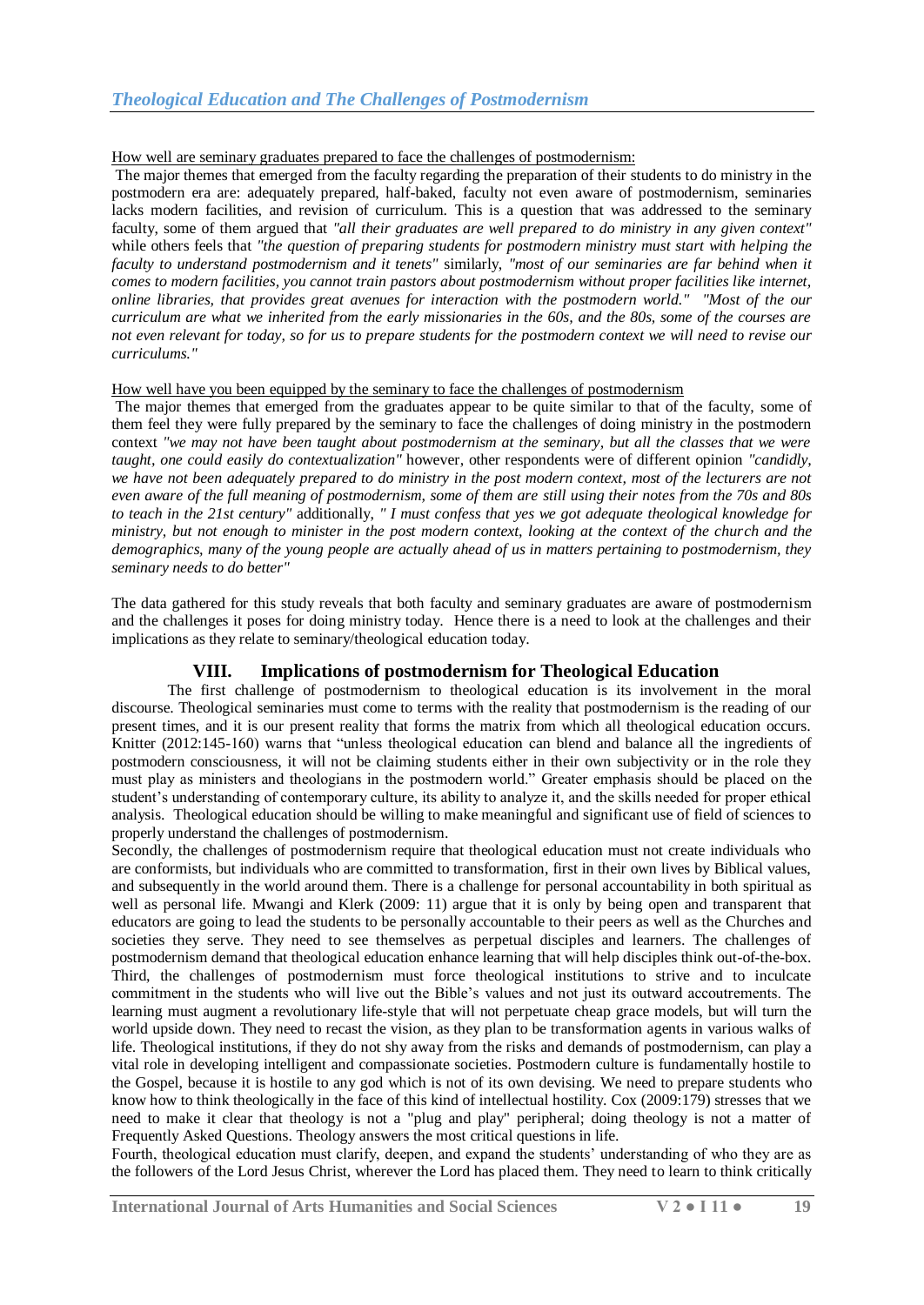and rigorously about their Christian heritage. This is because the postmodern mind-set can have a devastating impact on the human personality. If there are no absolutes, if truth is relative, then there can be no stability, no meaning in life. If reality is socially constructed, then moral guidelines are only masks for oppressive power and individual identity is an illusion. It is through the sharing of a person"s life as well as their intellectual insights and theological beliefs that life-giving change comes to others. Truth must be embodied as well as articulated, incarnated as well as revealed.

Lastly, postmodernism demands that our theological education become missional. The incarnational theology of Jesus Christ must be the foundation for theological education. At the same time our missional involvement must move from craving for numerical conversions to the transformation of human lives with a strong theological foundation. We have to take a fresh look at the central core of the Christian message. This requires a direct return to the sources of revelation – the Scriptures – especially to the person of Jesus Christ as we see him in the gospels. We must purify our minds of the restrictive Christendom-centered theologies that have blurred the universality of Jesus Christ.

Theological education needs a new reflection and remolding to be transforming and challenging, open to seeing the signs of the times and working of the Spirit of God in our postmodern world that is filled with challenges and promises. Our theological factories need to stop churning out old models of graduates who are not equipped to handle the challenges and pressures of the post-postmodern, pluralistic world, and are considered antique even as they step off the assembling line.

#### **IX. Conclusion**

Theological education has a responsibility to both examine the claims and concerns of a postmodern world and protect the integrity of the truth entrusted to it in the Bible. Marrying the two is a task which will require constant checks and balances. Theological seminaries must also embrace the opportunity that postmodernism has presented it and learn from some of its observations. Theological seminaries must take their proper place and provide the answers to the questions of authority and the failure of human reason. This knowledge is only really attainable through God"s revelation since the reasoning capacity of the fallen mind of sinful man alone has failed and will continue to fail. However, theological students must be equipped with skills that will help them reason out their faith intelligently in order to engage the postmodern minds.

Theological education of the twenty-first century faces the greatest challenge of the scientific and technological revolutions, especially in the realm of information technology. Theologians should be able to go into the "whole world" including the postmodern (philosophical and information technology driven) world and present the gospel. In the global world, theology cannot remain a privatized domain of a few scholars, theologians, or theologically trained Christian workers and clergy. The demand is to equip every member of the body of Jesus Christ that they may begin to think theologically and be better communicators of the good news of Christ.

#### **Bibliography**

- [1.] Adolf, R. (2006). "Theological response to Postmodernism". *Theological Education & Behavior*, *25*(6), 19.
- [2.] Allen, D. (2013) *Christian Belief in a Postmodern World*. Louisville, Ky.: Westminster/ John Knox Press.
- [3.] Anderson, T. ed. (1995) *The Truth About Truth: De-Confusing and Re-Constructing the Postmodern World*. New York: G.P. Putnam's Sons.
- [4.] Banks, R. (1999) *Reenvisoning Theological Education: Exploring A Missional Alternative To Current Models.* Grand Rapids: Wm. Eerdmans Publishing Co.
- [5.] Carson, D.A.(1996). *The Gagging of God: Christianity Confronts Pluralism*. Grand Rapids: Zondervan, Publishing House.
- [6.] Cox, A., (2009) *Search for community in withering tradition. Conversations between a Marxist and a Calvinian Christian*. New York: University Press.
- [7.] Craig, L. (2000). *Philosophical Foundations for a Christian Worldview*. Downers Grove, IL: Inter Varsity Press.